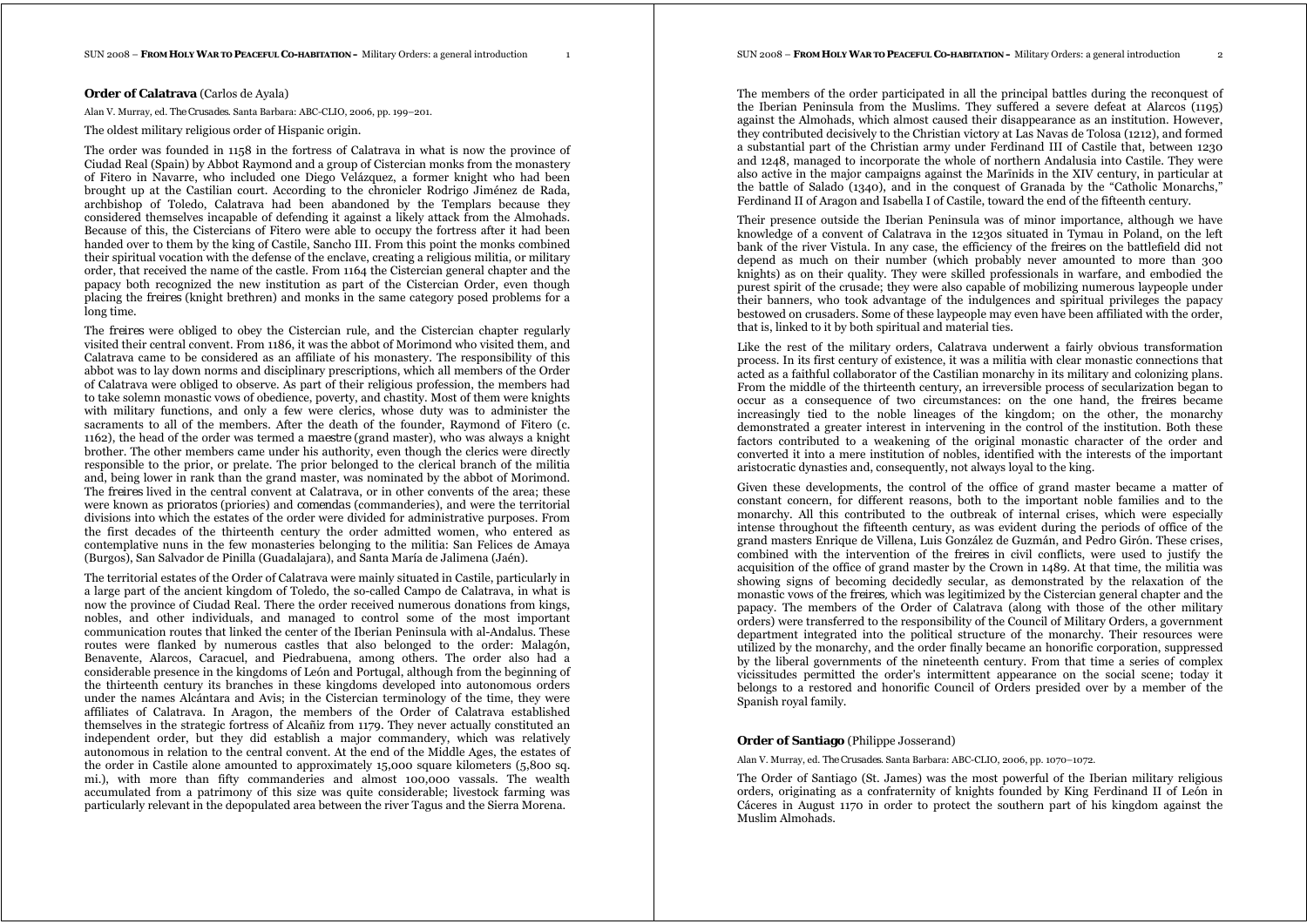Despite later medieval legends that dated the order as far back as the mythical battle of Clavijo won by King Ramiro I of Asturias (d. 850) against the Moors, the birth of this institution occurred within the context of the reconquest of Iberia from the Muslims in the second half of the twelfth century. The appearance of a confraternity under the leadership of its master Pedro Fernández followed the pattern of other militias such as the *hermandad* (confraternity) of Belchite, founded by King Alfonso I half a century before in Aragon, or the more recent *hermandad* of Ávila in Castile, which eventually merged with the Order of Santiago.

The members of the new confraternity were known as the Brethren of Cáceres until January 1171. In that year they came to an agreement with Pedro Gudesteiz, archbishop of Santiago de Compostela, who became a member of the community as an honorary brother and in return received the master and his knights into his cathedral chapter. Although this pact did not last long, the brethren chose St. James (Sp. *Santiago*) as their patron and protector, whose fame helped them obtain donations. In 1173 Master Pedro Fernández obtained a bull of protection from the papacy for the community. He probably presented Pope Alexander III with the first version of the rule of Santiago, which received papal approval two years later in July 1175.

According to this rule, the membership of the order consisted of knight brethren, who were dedicated to fighting against the Muslims, and clerics, who followed the Rule of St. Augustine and most probably came from the Galician monastery of Loyo. Both clerics and knights bore the insignia of a red cross in the shape of a sword. These two parallel communities were under the authority of a master, who was elected from among the knights and governed the whole order with the assent of the general chapter. This institutional structure was inspired by the orders of the Temple and the Hospital, but also by the Order of Calatrava, founded in Castile in 1158.

The founder of the order, Ferdinand II of León, wanted to use the new militia to protect the southern border of his realm, which was threatened by Almohad incursions. Master Pedro Fernández, by contrast, had quite different aims: with the encouragement of the papacy, he tried to give his order a dimension that would not be restricted to León. In 1171 King Alfonso VIII of Castile granted it the castles of Mora and Oreja, whose location to the south and east of Toledo gave them a key role in the defense of that city. From Afonso I Henriques, king of Portugal, the order received the castles of Monsanto (1171) and Abrantes (1173) and was thus brought into the defense of the line of the river Tagus (Sp. *Tajo*). The expansion of the order beyond León can be seen from a confirmation by Pope Lucius III (1184), which mentions possessions in León, Portugal, and Castile, as well as Aragon, France, and Italy. The order thus turned into an international organization, which, even though most of its activity was focused on the Iberian Peninsula, still extended as far as the Holy Land, where the brethren were repeatedly asked to settle.

The Iberian Peninsula, however, remained the main theater of operations for the Order of Santiago, whose brethren, during the first fifty years of its existence, were busy fighting the Almohads under the direction of the various Hispanic kings. Against these powerful enemies, they first had to defend the line of the Tagus from Palmela and Alcácer do Sal, in the west, to Uclés, where the order officially settled after being granted the city by Alfonso VIII of Castile in 1174. The task was far from easy, and, in such a difficult context of division between the Christian realms, the order had to give up certain places: Cáceres (1174), Alcácer (1191), and even Montánchez, Trujillo, and Santa Cruz (1196), during the great Almohad offensive that occurred after the Castilian defeat at Alarcos. Despite their difficult situation, the brethren succeeded in preserving most of their estates in La Mancha by resisting the Muslim attacks of 1197 against Alarcón and Uclés. From such bases, it was possible for them to continue fighting and progressively resume offensive action until the great victory of Las Navas de Tolosa (16 July 1212), which opened the south of the peninsula to the Christian kingdoms.

The determination of the brethren of Santiago was instrumental in enabling Iberian Christendom to take advantage of the Almohad collapse. The order fought on every front. In Portugal its members decisively contributed in 1217 to the seizure of Alcácer, where they established their provincial seat, before participating in the integration of the Campo de Montiel and the towns of the Guadiana Valley into the kingdoms of Castile and León. They assisted in the conquest of the Taifa kingdom of Valencia, where King James I of Aragon was supported by Rodrigo Bueso, the commander of Montalbán. During the submission of the southern part of al-Andalus that took place during the reigns of Ferdinand III of Castile and Afonso III of Portugal, the Santiaguists relentlessly supported the monarchies until the midthirteenth century, as shown by the involvement of the master Pelayo Pérez Correa, who actively participated in the capture of Seville in 1248 and in the submission of the Algarve the next year.

Thanks to such military activity, the Order of Santiago underwent a great expansion from the second quarter of the thirteenth century. Numerous donations built up a near continguous bloc of estates extending from the estuary of the river Tagus, south of Lisbon, to that of the Segura, in the region of Murcia. Within these possessions, the order organized a system of commanderies and, in some places, established male and female convents as well as charitable foundations intended to welcome pilgrims, take care of lepers, and even to ransom captives. These elements all contributed to the prestige as well as the wealth of the order, whose influence reached a peak under the long mastership of Pelayo Pérez Correa (1242– 1275), who acquired a level of power unprecedented among of his predecessors.

The wealth of the order came to be coveted, at a time when it was also tending to interfere in the domestic policies of the Christian kingdoms. At the instigation of Pelayo Pérez Correa, in 1272 it secretly supported the rebellion of those members of the Castilian nobility who were reluctant to accept the plans of monarchical centralization contemplated by King Alfonso X. Ten years later, the brethren openly rose up in arms against the king, who, at the end of his reign, was at war against his son, the future Sancho IV. As a leading but sometimes unruly element in politics, from the late thirteenth century Santiago in turn became the object of growing interference on the part of the Castilian monarchy, which more than ever needed to be certain of its cooperation. King Alfonso XI was able to manipulate the order to a greater degree than any of his predecessors: he succeeded in having important trials concerning the military orders brought under the jurisdiction of the royal courts, and he forced the Santiaguists to accept his mistress's brother, Alonso Méndez de Guzmán, as master of the order in 1338, even granting the office to the young Fadrique, his own natural son, four years later.

Until the mid-fourteenth century, the brethren regularly joined the campaigns fought by Castile for control of the strait of Gibraltar in an attempt to wrest from the Narids of Granada and the Marīnids of Morocco the domination of maritime traffic between the Atlantic Ocean and the Mediterranean: they not only took part in the fighting but also contributed to the costly maintenance of several strongholds on the border. Yet the order also played an increasingly important part in internal conflicts within Iberian Christendom, particularly in the civil war that rent Castile between 1366 and 1369, during which brethren of Santiago were found in both opposing factions.

By the fifteenth century, there was a constant competition between the Crown and the local aristocracy for control of the Order of Santiago's most important offices. On several occasions in Castile, during the reigns of John II and Henry IV, such competition within the order degenerated into armed confrontation. Yet while most kings had been content with installing men they trusted as heads of the institution, a far more radical solution was implemented in the time of the "Catholic Monarchs," Isabella I of Castile (d. 1504) and Ferdinand II of Aragon (d. 1516). On the death of Master Alonso de Cárdenas (1493), they obtained from Pope Alexander VI the right to rule the order until their deaths. This measure was renewed under their successors, and it paved the way for the subsequent integration of Santiago's estates into the patrimony of the Spanish monarchy. In Portugal, where a branch of the order had become independent from the Castilian center in the early fourteenth century, a similar privilege was granted by the papacy to King John III in 1551. At this time in both kingdoms, Santiago entered a new period of its history, and first became a purely honorary noble corporation largely distant from any form of military action, before it was dissolved in the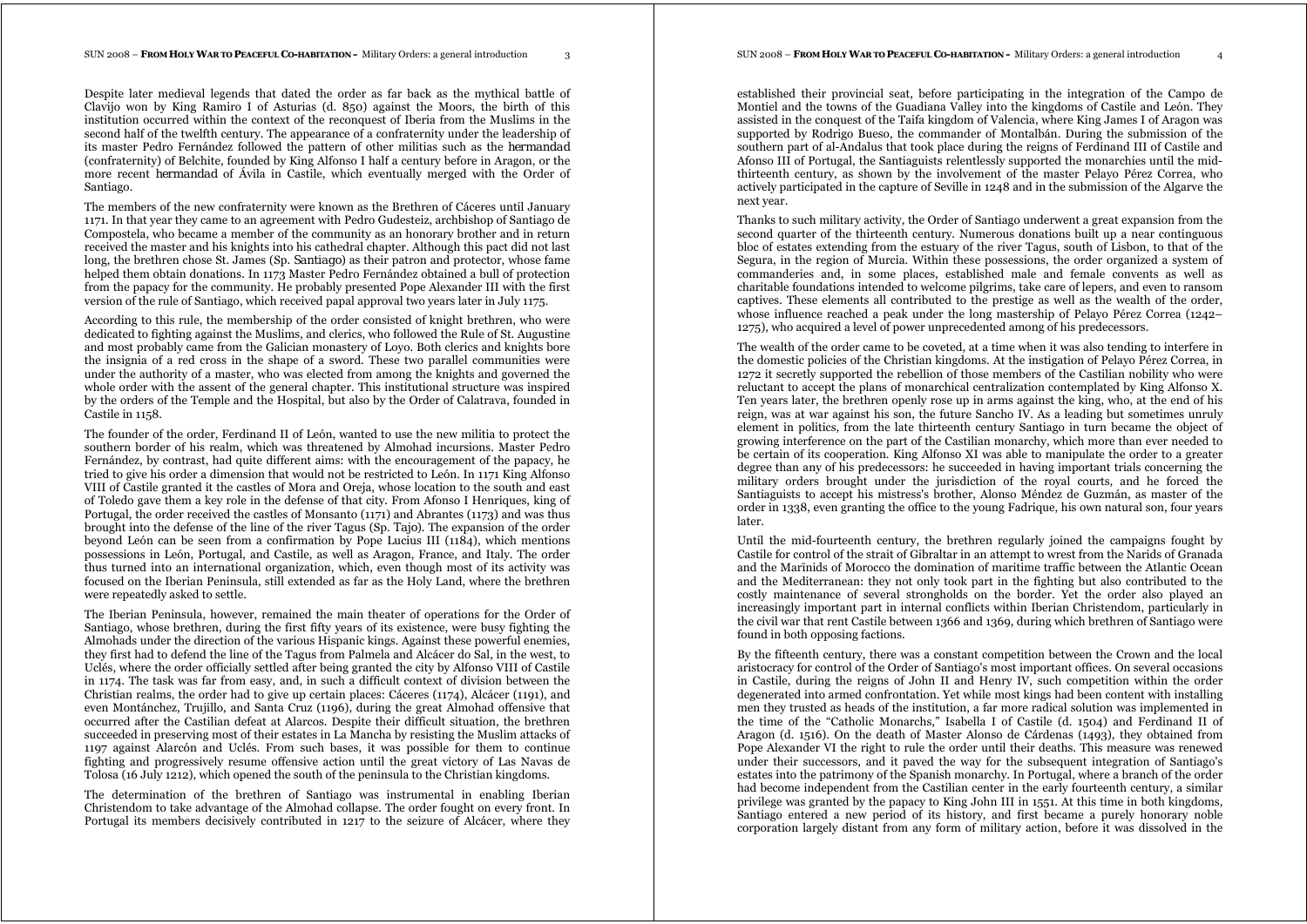modern period, initially in 1874 by the first Spanish Republic, and definitively in 1931 after the abolition of the monarchy.

## **Order of Mountjoy** (Nikolas Jaspert)

Alan V. Murray, ed. *The Crusades*. Santa Barbara: ABC-CLIO, 2006, p. 857.

The military Order of Mountjoy (Sp. *Montegaudio*) was most probably established in 1173 by a Galician nobleman named Rodrigo Álvarez de Sarria and transferred to Aragon (Alfambra) shortly thereafter.

Rodrigo had professed in the Order of Santiago, but was allowed to found an order of stricter observance by the papal legate, Cardinal Hyacinth (later pope as Celestine III). From the 1170s the brethren followed a modified form of Cistercian observance, and the order, its possessions, and its denomination (after the site of Mons Gaudii close to Jerusalem) were confirmed by Pope Alexander III in May of 1180. The order was particularly fostered by King Alfonso II of Aragon, who hoped to gain assistance in securing recently conquered areas in southern Aragon. From 1177 the institution's spiritual center was considered to be in the Holy Land, where it received donations from King Baldwin IV of Jerusalem and other magnates. The order also acquired assets in Italy, but despite its title, its economic and administrative headquarters always remained on the Iberian Peninsula, particularly in Aragon. After its founder's death (probably in 1188), the order was amalgamated with the redemptionist Hospital of the Holy Redeemer of Teruel and henceforth committed itself to devoting a quarter of its revenues to the redemption of Christian captives. The brethren's Aragonese possessions were incorporated by the Templars in 1196, while a dissident group led by Rodrigo González established itself in the castle of Montfragüe (Monsfrag) on the river Tagus. It was known as the Order of Montfragüe, and was ultimately amalgamated with the Order of Calatrava in 1221.

### **Order of Avis** (Philippe Josserand)

Alan V. Murray, ed. *The Crusades*. Santa Barbara: ABC-CLIO, 2006, p. 121.

A Portuguese military religious order, originally known as the Order of Évora. The first definite information about the order dates from 1176; it did not adopt the name of Avis until 1215.

The claims of medieval chroniclers that date the foundation of the order to the mid-twelfth century are unfounded. The conclusions of Rui Pinto de Azevedo are now held to be the most authoritative: he demonstrated that the origins of the order should be situated in Évora, and should be placed between March 1175 and April 1176 [Azevedo, "As origens da ordem de Évora ou de Avis"]. At this time King Afonso I Henriques of Portugal, thanks to a truce with the Almohads, was attempting to elaborate a defensive strategy that would ensure the advanced positions of his kingdom against alAndalus in the Alto Alentejo region (mod. central Portugal). In 1211 the brethren of Évora were given the fortress of Avis, from which they took their new name a few years later. It is unclear why the brethren left their original Benedictine obedience in 1187 and sought association with the Castilian Order of Calatrava, which followed the Cistercian rule. This new dependence was evident in the prerogatives given to the master of Calatrava: he had rights of visitation over the Order of Avis and was also allowed to govern the institution whenever a vacancy in its mastership occurred, which he did until the mid-fourteenth century.

The Order of Avis was composed of knight brethren and clerics. They wore a scapular, which from 1404 bore a green cross on the left side. Under the aegis of its master, the institution gradually gained strength during the first part of the thirteenth century. Supported by the Portuguese monarchy, the brethren were active in the reconquest of the Iberian Peninsula from the Moors, acquiring lands in the process. By the late thirteenth century these properties were organized in a network of no fewer than twenty-five commanderies: the richest of these were concentrated on the left bank of the river Tagus (Port. Tejo) near Avis, and also further south in the newly conquered areas, where the brethren had settled in Évora, Alandroal, Juromenha, Noudar, and Albufeira.

Such extensive land-ownership alarmed the Portuguese monarchy, which felt threatened by the potential power of the order. In the reign of King Dinis (1279–1325), royal policy toward Avis changed radically: the king put an end to donations and began supporting urban oligarchies and Muslim minorities in jurisdictional disputes, even in the town of Avis itself, thus deliberately harming the order's interests. The masters of Avis were increasingly selected from among the king's followers, or even his relatives. This can be seen in the case of the Infante John (Port. João), a natural son of King Peter I who was made the master of the order in 1364 at the age of seven, twenty years before ascending the throne of Portugal.

John became king after a two-year civil war, an event that could only reinforce royal interference in the order. After defeating his Castilian rival in 1385 in the battle of Aljubarrota, John I tried to maintain control by appointing a faithful follower, Fernão Rodrigues de Sequeira, as master of Avis. When the latter died in 1433, John decided that a master of royal blood would be best able to control the order, and appointed his own son, the Infante Fernão (Ferdinand). This master had to relinquish his position just before his death (1443) after being captured in Tangier. His successor was Pedro, his own nephew and son of Infante Pedro, the regent of the kingdom. Despite a period of exile, Pedro succeeded in keeping his office until his death in 1466. The mastership was then given to the Infante John, the elder son of King Afonso V; he remained master after ascending the throne in 1481. Nine years later John II gave the mastership to his heir, the Infante Afonso, and then to the Infante Jorge, his own natural son. The latter paved the way for the eventual absorption of the order by the Portuguese Crown, which occurred in 1550.

## **Order of Alcántara** (Philippe Josserand)

Alan V. Murray, ed. *The Crusades*. Santa Barbara: ABC-CLIO, 2006, pp. 36–37.

A military religious order, originally founded in the kingdom of León in the later twelfth century. Alcántara undoubtedly remains the least well-known of all the military orders of the Iberian Peninsula. There are relatively few scholarly studies on the order, a fact traditionally attributed to the scarcity of original sources as a result of the disappearance of its major archives during Spain's struggle for independence in the Napoleonic Wars of the early nineteenth century. Nevertheless, recent efforts to assemble the documentary sources about the order have given rise to new historiographical interpretations; these have above all illuminated the origins of the institution, which had previously been both obscure and controversial.

It can now be stated that the Order of Alcántara originated as a confraternity of knights who had settled in the convent of San Julián del Pereiro, located near the banks of the river Coa, in the region of Beira Alta (in mod. Portugal). The first mention of the community dates from January 1176, when King Ferdinand II of León made a grant of the lands of Raigadas and confirmed the possession of El Pereiro to San Julián and its prior Gómez, who is described in the document as the founder of the house. In all likelihood the confraternity had been founded a little earlier (ten years before at most), but definitely not in 1156, as long claimed by Portuguese scholars who based their conclusions on a forgery that was published in the early seventeenth century by the Cistercian chronicler Bernardo de Brito.

The community gained papal approval from Alexander III in December 1176. However, it was slow to develop into a military order in the strict meaning of the term; it was only in 1183 that a bull of Pope Lucius III revealed a more complex and clearly militarized organization for the first time. After adopting the Cistercian rule, the new Leonese institution initially agreed to subordinate itself to the powerful Castilian Order of Calatrava (by 1187). However, this relationship soon gave rise to tensions, which were linked to the political rivalry between the kingdoms of Castile and León. These were settled in 1218, thanks to an agreement that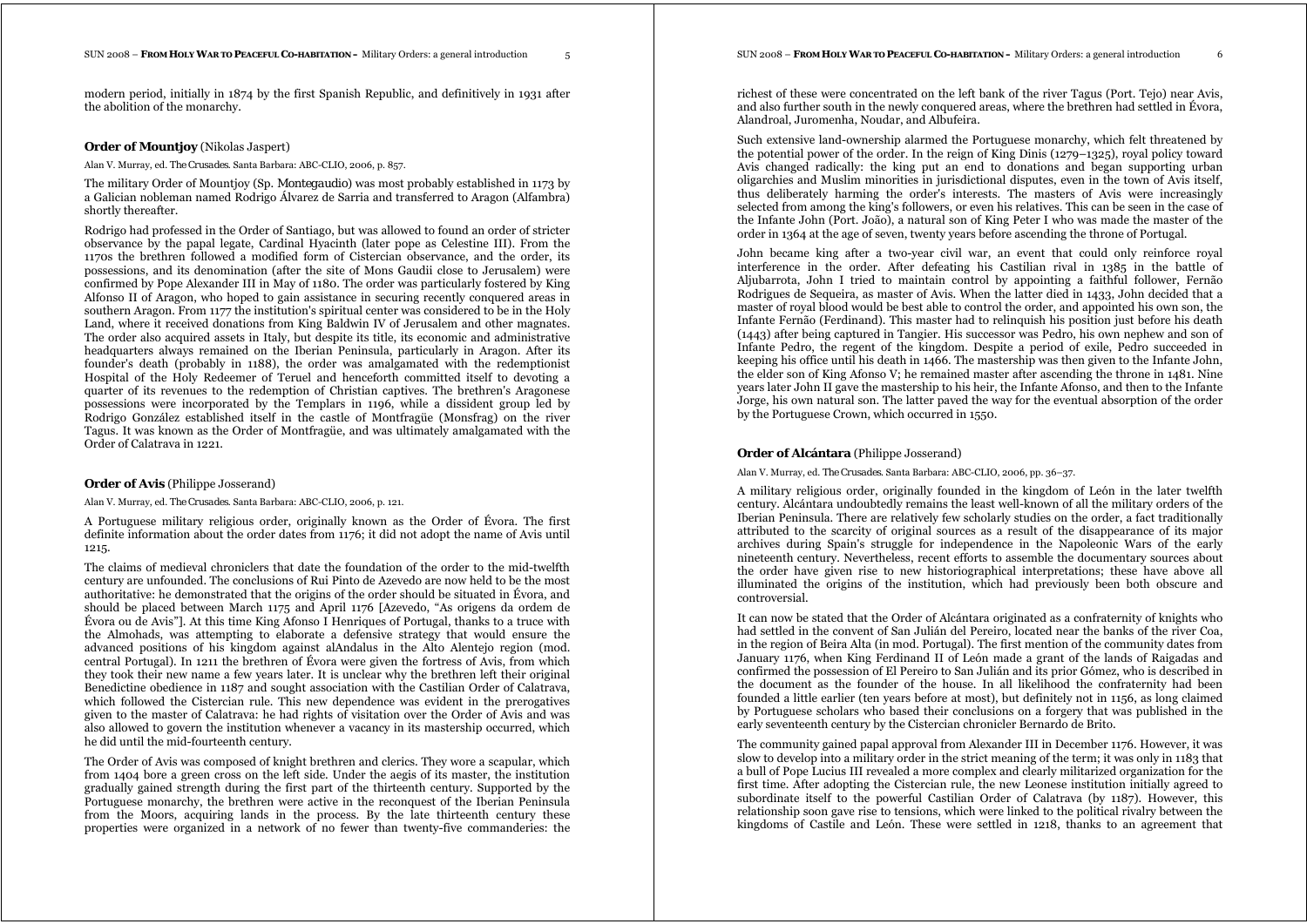committed the brethren of San Julián to obey Calatrava, whose master was allowed regular rights of visitation. In exchange, they received the right to take part in the election of the master of Calatrava and also were given the possessions of the Castilian order in the kingdom of León. These included the fortress of Alcántara on the river Tagus, from which they took their name in 1218.

From this time the Order of Alcántara, consisting of knight brethren and clerics under the authority of a master elected by the former group, had a growing significance in the reconquest of Iberia from the Muslims, particularly after the union of the Crowns of Castile and León in 1230. After the seizures of Alange and Mérida by King Alfonso IX of León (1230), the order was constantly involved in fighting in the region of Extremadura. It remained closely associated with the campaigns of King Ferdinand III, who granted it various donations, not only in Extremadura, where most of its patrimony was situated, but also in Andalusia and even in the region of Murcia. In the course of its involvement in the reconquest, the order developed a policy of repopulation on the lands it was given, especially in Extremadura. This policy enabled it to grant numerous privileges (Sp. *fueros*) to its village communities, which came to be loosely organized in a system of commanderies.

The growing income of Alcántara meant that from the mid-thirteenth century it aroused the envy of competing seigneurial institutions, such as the dioceses of Coria and Badajoz or the Order of the Temple, with which tensions even degenerated into armed confrontation during the trials of the Templars (1307–1312). The monarchy of Castile attempted to manipulate and control Alcántara, as it also did in the cases of the other Iberian orders, encouraging the brethren to fight against Portugal or potential internal opponents. Alfonso XI was the first king to appoint one of his own officials to the head of the institution. Gonzalo Martínez de Oviedo, who had held the office of great dispenser for six years, was appointed master in 1337, but was executed the next year by order of the king. Yet the apparent failure of this policy was only superficial; the political stance of Alfonso XI was emulated by his successors, such as his son Peter I, who appointed trustworthy men like Gutier Gómez de Toledo in 1361, or Martín López de Córdoba three years later.

The Trastámara dynasty, who seized the Castilian throne in 1369, exploited the difficulties of the papacy during the Great Schism (1378–1417) to obtain from Pope Clement VII the right to nominate the masters of the Iberian military orders. In 1408 Fernando de Antequera, then acting as regent of Castile in the name of his nephew John II, even managed to have his twelve-year-old son Sancho elected as master of Alcántara. Such interference was not necessarily negative; indeed, Sancho became famous, thanks to an ambitious reform project that was inaugurated at the general chapter of Ayllón in 1411. However, this attempt to restore (at least partially) the original religious observance remained as fruitless as previous attempts during the fourteenth century. In fact, from the second quarter of the fifteenth century, the order was repeatedly involved in internal struggles that largely reflected contemporary conflicts between monarchy and higher nobility concerning the control of the apparatus of government.

The masters and brethren of Alcántara were much involved in these wars. Several dignitaries even fought for the highest office of the order, as did Juan and Gutierre de Sotomayor in the reign of John II, or Alonso de Monroy and Juan de Zúñiga in the 1470s. The latter prevailed in 1479, thanks to the support of the "Catholic Monarchs," Isabella I of Castile and Ferdinand II of Aragon, who were determined not to let the nobility control such an important source of income and power. In 1491, they obtained a bull from Pope Innocent VIII giving them the right to govern the Order of Alcántara whenever there was a vacancy in the mastership. From then on, they maintained pressure on Zúñiga who, in June 1494, agreed to renounce his office in exchange for the lifetime enjoyment of the richest lands of the order. When Zúñiga died in 1504, the Catholic Monarchs, who had meanwhile been recognized as governors of the order until their deaths, took possession of all of the resources of the institution.

Like its other Iberian counterparts, the Order of Alcántara was thus fundamentally altered. Even before 1523, when Pope Hadrian VI permanently united the estates of the military orders to the Spanish Crown, these institutions had lost most of their independence and become little more than closed noble corporations. Shattered by the French invasion in the early nineteenth century and then further weakened by the abolition of the laws on mortmain property in 1834 by the government of Juan Álvarez Mendizábal (1790–1853), the Order of Alcántara was abolished in 1874 by the First Spanish Republic, along with the other Spanish orders. Reestablished after the restoration of the Spanish monarchy, it was suppressed again in 1931. It now survives as a noble society with a purely honorific character.

#### **Order of St. George of Alfama** (Luis Garcia-Guijarro Ramos)

Alan V. Murray, ed. *The Crusades*. Santa Barbara: ABC-CLIO, 2006, p. 510.

Military religious order in the Crown of Aragon, founded in 1201 and incorporated into the Order of Montesa in 1400.

The conquest of the town of Tortosa from the Muslims in 1148 brought the lower Ebro Valley under the control of the Christians of Aragon, but the stretch of coast north of the Ebro delta remained uninhabited in the second half of the twelfth century and was an easy prey to Muslim naval raids. The area between the mountains and the sea was barren and so had not been affected by post-1148 resettlement of southern Catalonia. The existing military orders did not show any interest in the area. For those reasons King Peter II of Aragon decided to found there a new institution that would combine prayer, assistance to travelers, and defense against Muslim pirates. The royal privilege of 1201 granted to the new order, which received the symbolic name of St. George, the territory of Alfama, a coastal area between the Gulf of Sant Jordi on the northern side of the Ebro delta and the Cala Gestell facing the Coll de Balaguer about 20 kilometers  $(12^{1/2} \text{ mi.})$  to the north. A castle was built in the following years on the seaward side whose structure was unearthed in 1988.

The Order of St. George of Alfama did not go much further from these small beginnings. It never managed to control many territories beyond the coastal region. In the thirteenth century, only two commanderies were established to control distant areas. These were Bujaraloz in eastern Aragon, which in 1229 was sold to the Hospitaller monastery of Sigena to pay off pressing debts (an early sign of continuous economic problems), and Alcarrás near Lleida (Lérida). Several grants in the kingdom of Valencia and the church and castle of Riquer in eastern Catalonia were put under the rule of commanders in the fourteenth century. Some of the donations in Valencia, as well as minor ones in Mallorca, Menorca, and Sardinia, came as a result of military contributions of the order to campaigns of the kings of Aragon. The order's modest domains produced meagre rents, which held back the development of the institution, and its eager quest for alms showed the insufficient amounts of other types of rents; an alms collector was even sent to France and England in 1368. The limited number of landed properties showed the order's lack of appeal in the Aragonese territories, despite firm support from the Aragonese kings, and professed members were few: only six brethren in the 1370s.

The foundation did not grow firm institutional roots either. Papal confirmation was delayed until 1373, and a proper internal structure took time to develop. The office of master did not appear until 1355, and the king appointed its holders in the second half of the fourteenth century, a clear indication of the leading role of the Crown, but also of the feeble character of the order. Religious life followed the Rule of St. Augustine, but this set of regulations was only officially recognized as the code of the house by a papal bull of 1373. It did not last long; it was replaced by a new rule in 1385. The fact that this new rule was composed by Peter IV of Aragon showed the complete control of the institution by the Crown.

The extreme weakness of the Order of St. George of Alfama forced its last master, Francesc Ripollés, to approach the king of Aragon for a solution. King Martin the Humane realized that the community could not exist by itself and in 1399 decided to merge it with the much bigger Order of Montesa. Pope Benedict XIII gave his assent in 1400. St. George of Alfama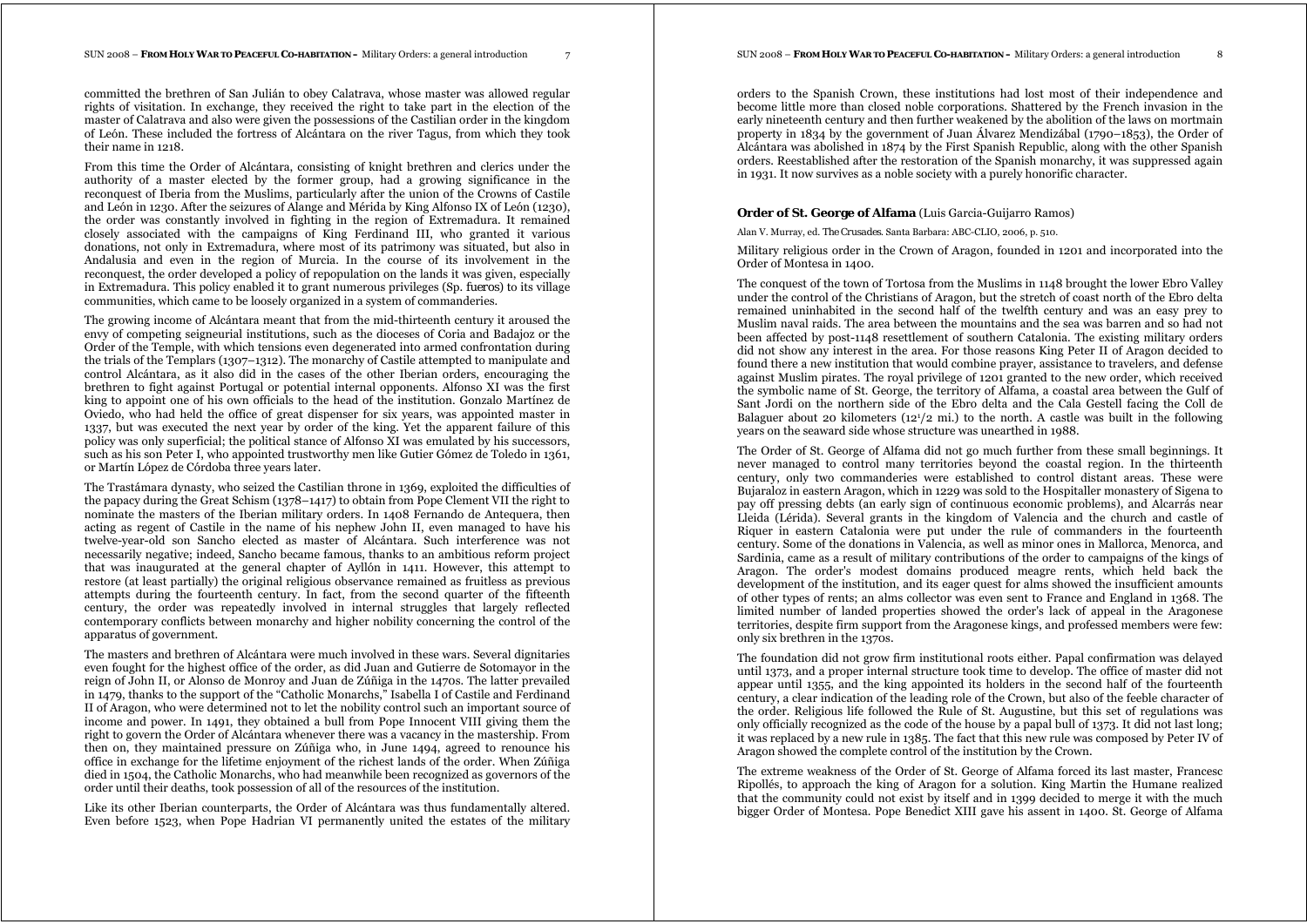vanished as an independent institution, but the plain red cross of Alfama survived and became the distinctive sign of the joint order.

### **Order of Montesa** (Luis Garcia-Guijarro Ramos)

Alan V. Murray, ed. *The Crusades*. Santa Barbara: ABC-CLIO, 2006, p. 849.

A military religious order established in 1317 in the kingdom of Valencia by agreement of the pope and the Aragonese Crown.

The Order of Montesa was founded as a consequence of the dissolution of the Order of the Temple in 1312. It did not prove possible to transfer the Templars' domains in the Crown of Aragon to the Order of the Hospital of St. John, as had been desired by Pope Clement V: King James II of Aragon was opposed to the strengthening of the already considerable power of the Hospitallers in his realms. After lengthy negotiations, Pope John XXII largely complied with the king's wishes in 1317. The monarch had to abandon the idea of a great Aragonese order backed by Templar and Hospitaller properties in favor of a more limited project confined to the kingdom of Valencia. The Hospitallers were ready to contribute to this plan with their Valencian territories (except for the commanderies of Torrente and the houses of Valencia) in exchange for the Templar domains in Aragon and Catalonia. As the central headquarters of the future order, the king offered the village and castle of Montesa on the extreme southern border of the kingdom, facing possible Muslim attacks from Granada.

The new institution was modeled on the lines of the Order of Calatrava, and it was linked to the Morimond filiation of the Cistercian Order through the monastery of Santes Creus in Catalonia. The new foundation was not realized until July 1319, due to all sorts of difficulties with Calatravans and Hospitallers alike. The initial stages were difficult, but the firm support of the Crown was a decisive asset for success. The general chapter held at San Mateo in 1330 might be considered the end of the formation period. The number of brethren had risen to forty. A network of commanderies was given final form; the share of the master of the order was the bailiwick of Cervera, situated in the north of the kingdom near the king's court and not on the frontier. Although theoretically linked to the papacy, the Order of Montesa was a monarchical foundation, and as such it was an unrelenting supporter of the Aragonese Crown in internal conflicts and external projects of expansion. King Peter IV was able to rely on the members of the order against the rebels of the Unión (a noble fraternity whose aim was to defend aristocratic privileges) and in the wars against Castile. King John I found them at his side when the Doria and Arborea families rebelled in Sardinia. King Alfonso V received important help from the order in his Neapolitan campaigns. This tradition of support to the monarchy continued under the Habsburg dynasty, and the Crown always guaranteed the strength of the order. When in 1400 the small Order of St. George of Alfama became unfeasible as an independent institution, the king had it incorporated in Montesa. The plain red Greek cross of Alfama was added to the white clothing of the Montesan knights from that time onward.

Montesa was the only order in the Spanish kingdoms not to be absorbed by the Crown at the time of the Catholic Monarchs, Ferdinand II of Aragon and Isabella I of Castile. As an Aragonese institution, it posed more difficulties to incorporation than its Castilian counterparts. King Philip II of Spain managed to integrate Montesa into the institutions of the Crown in 1587. The order lingered on into the nineteenth century, when its status was reduced to that of an order of merit. Previously the central headquarters had been transferred to the city of Valencia after an earthquake had destroyed the castle of Montesa in 1748. Nature had forced a move at a time when it had long ceased to have any significance as a frontier stronghold against the Muslims.

# Other orders

## **Canons of the Holy Sepulchre** (Klaus-Peter Kirstein)

Alan V. Murray, ed. *The Crusades*. Santa Barbara: ABC-CLIO, 2006, pp. 591–592.

The religious Order of Canons of the Holy Sepulchre (Lat. *Ordo Canonicorum regularium Sancti Sepulchri Hierosolymitani*) goes back to the cathedral chapter established after the First Crusade (1096–1099) by Godfrey of Bouillon at the Church of the Holy Sepulchre in Jerusalem.

Under the direction of a prior, the chapter assisted the Latin patriarch of Jerusalem in the administration of his archdiocese and the performance of the liturgy. In 1114 the patriarch Arnulf of Chocques reformed the chapter, which initially was heavily involved in the disputes concerning the organization of the Latin Church of Jerusalem and the nature of its relationship to the monarchy of Palestine. From this time it followed the Rule of St. Augustine and constitutions modeled on French centers of reform and based its liturgy on usages that, though also corresponding to native Greek Orthodox customs, took local idiosyncrasies into consideration.

The spiritual life of the canons was characterized by their guardianship of Christendom's most holy sites and the incumbent liturgical duties. The popes gave them the specific duty of placing the Lord's Passion and the triumph of the Cross at the center of the liturgy and ecclesiastical life. In Jerusalem, the canons provided pastoral care for their parishioners in the city, saying Mass at the parish altar in the Church of the Holy Sepulchre and administering the sacraments there. They are also known to have instructed Jews and Muslims who intended to convert to Christianity. The canons also carried out pastoral duties in their Palestinian and Syrian dependencies, in the episcopal churches of Tyre (mod. Soûr, Lebanon), Jaffa (mod. Tel Aviv-Yafo, Israel), and Nablus, and in the churches and chapels on their estates, notably at Magna Mahomeria (mod. al-Bira, West Bank) and Parva Mahomeria (mod. al-Qubaiba, West Bank). The chapter also trained its own clergy. In its scriptorium, manuscripts of all kinds were produced, and theological texts like Ambrose's *Hexameron* and Augustine's *Tractates on the Gospel of John* were copied. It must also be assumed that the canons participated in the architectural modification of the Church of the Holy Sepulchre, as well as the establishment of pictorial programs and inscriptions in it.

The chapter had additional responsibilities that were only rarely performed by Western spiritual institutions. These included dealing with non-Christians and Christians of other denominations, looking after a never-ending stream of pilgrims and crusaders, and participation in the country's defense. The canons were—more or less—capable of coordinating these functions. Even in the first years after the conquest of the Holy City, the canons, in conjunction with the patriarchs, employed knights to carry out the military service owed to the king by the chapter and patriarch, without, however, turning them into a military order comparable with the Templars or Hospitallers. As early as 1112, the chapter combined with other spiritual institutions to form communities in prayer, for example, in Italy, France, Poland, Germany, and Spain.

The status of the Church of the Holy Sepulchre as the patriarch's titular church, the burial site of the kings of Jerusalem, the repository of important relics, and (from 1131 to 1186) the coronation venue, all helped the canons to attain a leading position within the church and kingdom of Jerusalem. This facilitated the order's acquisition of large estates and establishment of numerous branches in Outremer and Europe. The loss of Jerusalem in 1187 and the fall of Acre (mod. 'Akko, Israel) in 1291 led to restrictions concerning the original function of the chapter, which underwent a reorganization under Pope Urban IV.

From 1291, the prior (later known as archprior) and chapter resided in Perugia in Italy. Pope Innocent VIII's command to disband the order and transfer its property to the Order of St. John in 1489 was only partly successful. The establishment in Perugia and a number of houses in Italy, Spain, France, and parts of Germany were lost, but the congregations in Spain, Poland, Hungary, Bohemia, Savoy, and Germany continued to exist. The English houses, which had become independent in the late Middle Ages, and the houses in the north of Germany fell prey to the Reformation, but other houses of the order in Europe retained their autonomy, in spite of the attempt of the house at Miechów in Poland to become the headquarters of the order (Lat. *caput ordinis*) in the course of the nineteenth century.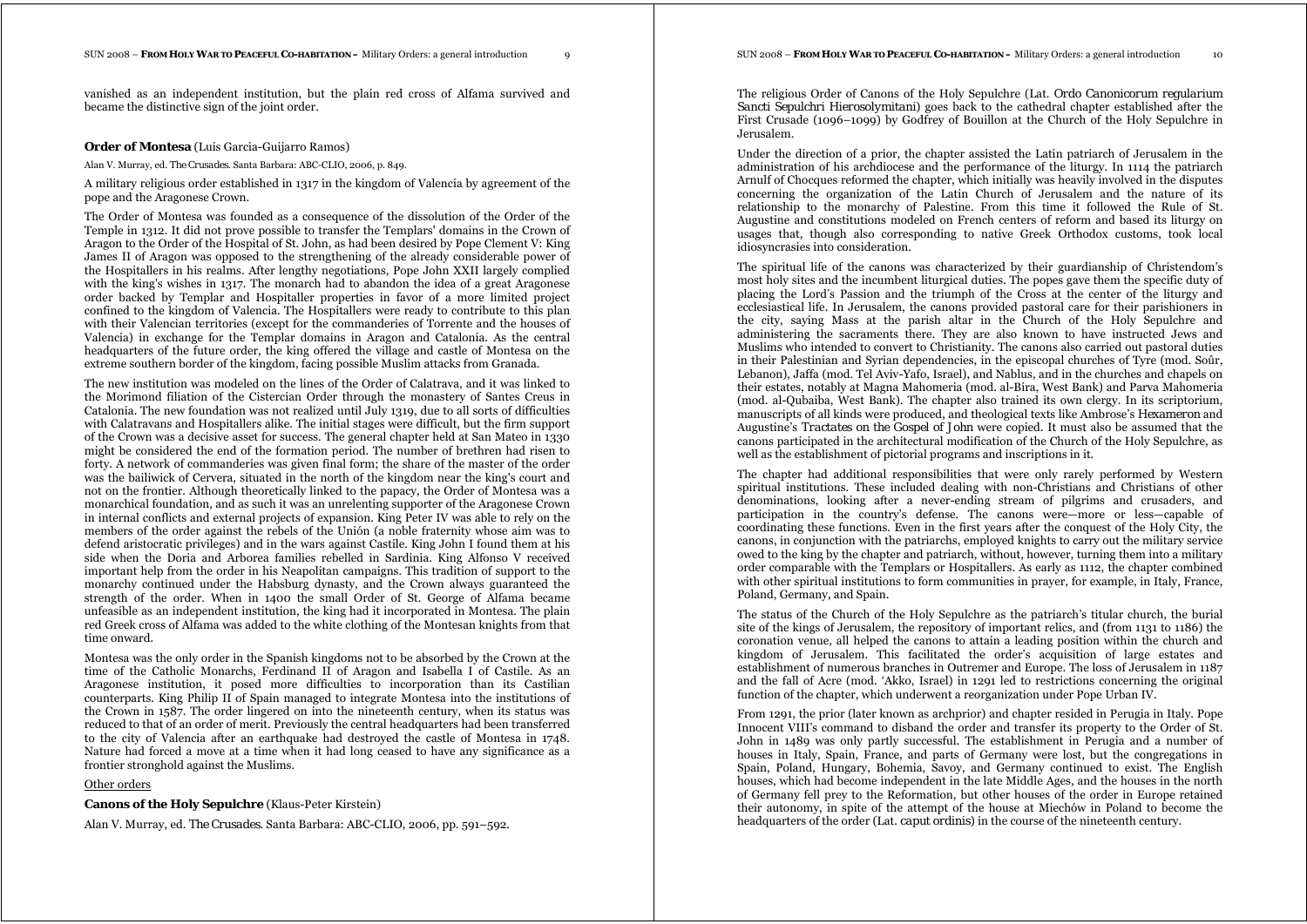Another development in the order went back to the middle of the fifteenth century, when Dutch branches of the cloister of Denkendorf in Württemberg started a profound process of *renovatio* (renewal). Their most important results of this were the female branches of the order, which still exist in Belgium, England, southwestern Germany, and the Netherlands, conserving the tradition of the cathedral chapter of the Church of the Holy Sepulchre in Jerusalem from 1099.

## **Order of the Holy Sepulchre** (Klaus-Peter Kirstein)

# Alan V. Murray, ed. *The Crusades*. Santa Barbara: ABC-CLIO, 2006, p. 592.

The Order of the Holy Sepulchre (Lat. *Ordo Equestris Sancti Sepulcri*) is a lay association whose organization and objectives have often changed during the course of its history. It originated as a lay order or association of knights, and was thus quite different in character from religious knightly orders such as the Templars or Hospitallers.

The origins of the order go back to the fourteenth century, when it became customary for noble Western pilgrims to be knighted at the Church of the Holy Sepulchre in Jerusalem or to ask for a renewal of an earlier ceremony of knighting. It was undoubtedly influenced by the revival of pilgrimage and the idea of recovery of the Holy Land after the fall of Acre (mod. 'Akko, Israel) to the Mamlūks in 1291. The first attested knighting ceremony dates from 1332/1336. In contrast to the forms of knighting (dubbing) common at this time in western Europe, the ceremony at the Holy Sepulchre distinguished itself through the special holiness of the place where it was carried out. As part of his obligations, the new knight also undertook to take the cross in the case of a future crusade.

In 1312, following the departure of the Franks and the end of the Latin patriarchate of Jerusalem, Pope Clement VI entrusted the Franciscans of Mount Zion with the mission of representing the papacy in the Holy Land. But this religious community was only officially recognized by the Turks in 1333, when the king of Naples got the Sultan to agree (upon payment of 32,000 gold ducats) that the Franciscans could remain in Palestine and continue to guard the holy places. The prerogative of dubbing knights before the tomb of Christ, in the past exercised by the canons, was thus transferred to the Franciscan custodian, who had the rank of bishop and who alone upheld the presence of the papacy in the Holy Land until 1847, often under adverse conditions. It was a great privilege to receive the spurs of a knight before the tomb of Christ, this being the reward for an exceptional act of piety.

During the fourteenth and fifteenth centuries, many pilgrims travelled to Jerusalem to be dubbed knights of the Holy Sepulchre, including such important persons as Frederick, duke of Austria (the future Emperor Frederick III) in 1436. Chronicles from this time report that individual dubbing of knights before the Holy Sepulchre continued over the centuries. In 1806, the Vicomte de Châteaubriand described his own investiture at the Basilica of the Holy Sepulchre in his *Mémoires d'Outre-Tombe.* The knights, whose elevation was registered and recorded in a patent, were received into a community that demanded the fulfillment of the usual chivalric obligations plus compliance with religious rules as they are found in the statutes of those fraternities counseled by the mendicant orders. However, the order had no organizational ties; the knights did not assemble in chapters of the order and were not subject to any leadership. Attempts to unite and organize all knights of the Sepulchre, for which evidence can be found from the sixteenth century onward, were to no avail.

It was only in 1868 that a permanent association of all knights of the Holy Sepulchre was established at the instigation of the Latin patriarch of Jerusalem by Pope Pius IX, who gave the association the formal character of a papal order of knights. It was placed under the pope as supreme sovereign, with the Latin patriarch serving as the actual head, and organized in national bailiwicks. The order's organizational structure was reformed several times during the twentieth century. Its objectives are the promotion of its members' Christian way of life and the spiritual and material support of the activities and facilities of the Roman Catholic Church in Israel, the West Bank, Gaza, and Jordan. These include the construction and

operation of churches, schools, kindergartens, old people's homes, and hospital wards, and the provision of assistance for the old and infirm. The order is now represented in thirty countries and has about 20,000 members.

### **Order of St. Lazarus** (Theresa M. Vann)

Alan V. Murray, ed. *The Crusades*. Santa Barbara: ABC-CLIO, 2006, pp. 720–721.

An international hospitaller order that assumed military responsibilities. Its origins are obscure, but the Order of St. Lazarus possibly began as a leper hospital outside the walls of Jerusalem, run by Armenian monks following the rule of St. Basil. The earliest charters referring to the order date to 1142, suggesting that it was founded in the 1130s. Like other hospitaller foundations in Outremer, it adopted the Rule of St. Augustine. The first reference to a master appeared in 1153, and for the next hundred years only lepers were eligible to become masters. The Lazarites remained in Jerusalem until Saladin captured the city in 1187, and thereafter the order moved to Acre (mod. 'Akko, Israel). After the fall of Acre (1291), the order's headquarters were transferred to Boigny in France.

Members of the order originally consisted of clerics, brethren to look after the sick, and the lepers themselves. Leprosy (also known as Hansen's disease) is a chronic infectious disease that primarily affects the skin, nerve endings, and mucous membranes. Medieval medical practitioners diagnosed several diseases as leprosy, so it is possible that not all of the invalid members of the order suffered from Hansen's disease. Leprosy, however, was endemic in Outremer and claimed noted victims, among them King Baldwin IV of Jerusalem. Perhaps for this reason, the order enjoyed widespread royal and nobiliary patronage throughout Outremer in the twelfth and thirteenth centuries.

The order's cartulary, which survives in a fragment of forty documents, dating to between 1130 and 1248, shows that it owned hospitals in Jerusalem and Acre, with some small estates and rental properties in the southern part of the kingdom of Jerusalem. From the midtwelfth century onward, the order received donations of lands in France, Italy, Spain, Hungary, Germany, England, and Scotland. The most noted gift was the donation by King Louis VII of France of the castle and fief of Boigny, near Orléans, which become the order's headquarters after 1291. The Lazarites' ties to the French monarchy were strengthened when Philip IV the Fair took the order under his protection in 1308.

Information about the order's transformation from a hospitaller into a military order is obscure. It possibly occurred through the admission of leprous knights from Frankish families in Outremer and from other military orders. Certainly there is evidence for an early association between the Order of St. Lazarus and the Order of the Temple: early Lazarite charters show the Order of the Temple acting as a kind of guarantor for some property transactions, while Templar statutes of 1260 permitted leprous knights to enter the Order of St. Lazarus. The late-twelfth-century law book *Livre au roi* stipulated that knights and sergeants who contracted leprosy should join the Order of St. Lazarus. It is conceivable that such men carried out military duties, but it also appears that nonleprous knights joined the order to serve in battle.

The evidence for the military responsibilities of the order is ambiguous for the twelfth century. Thirteenth-century chroniclers placed the Lazarites at major battles and reported high casualty rates for the knights of the order. Joinville describes only four survivors of the order's mounted sortie near Ramla in 1242. Robert of Nantes, Latin patriarch of Jerusalem, reported that all the leper knights of the house of St. Lazarus were killed at the battle of La Forbie in 1244. According to the chronicler Matthew Paris, the Lazarite knights participated in the Egyptian campaign of Louis IX of France in 1248–1250, and fought at the battle of Mansurah in 1248. The order's losses were so extensive in these campaigns that Pope Innocent IV issued a bull in 1253 opening the office of the master to nonlepers, because all the leper knights had been killed in battle.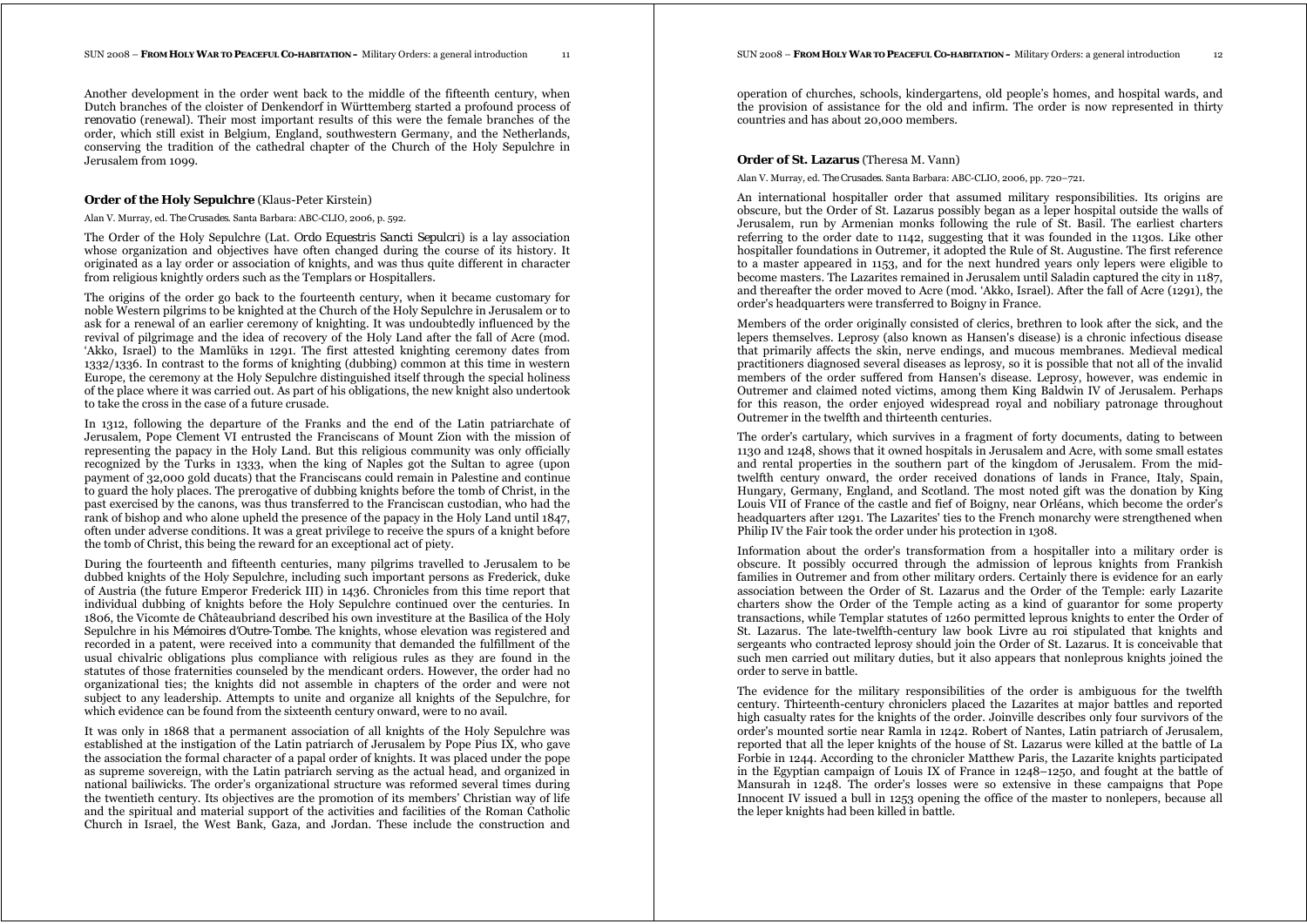Evidently the thirteenth-century papacy considered the Lazarites as a military religious order, but one that lacked the resources commanded by the Hospitallers, Templars, or Teutonic Knights. The order received papal privileges permitting its members to collect money and tithes in Europe. In a resurgence of their original mission, Clement IV tried to place all the lepers of western Christendom under the protection and governance of the Order of St. Lazarus.

The order fell into a decline with the end of the Frankish states in Outremer and the gradual diminution of leprosy in western Europe. In 1490 Pope Innocent VIII tried to combine the Lazarites with the Hospitallers. The French Lazarites refused, and maintained the order, based in Boigny. In 1572 an attempt was made to unite the Lazarites with the Order of St. Maurice. This, again, was resisted by the French knights of the order. Both the French and Italian branches were suppressed in the French Revolution, and the order's hospitals disappeared. The Order of St. Lazarus was revived in the nineteenth century as an honorific and charitable organization.

### **Order of St. Maurice,** (Helen Nicholson)

Alan V. Murray, ed. *The Crusades*. Santa Barbara: ABC-CLIO, 2006, p. 808.

Originally an association of hermits, founded in 1434, refounded as a military-religious order in 1572 and assigned the property of the Order of St. Lazarus in Italy, forming the Order of SS Maurice and Lazarus.

Strictly speaking, the original order of St. Maurice was not a religious order. According to book 7 of the *Commentaries* of Aeneas Silvius Piccolomini (later pope as Pius II), when Amadeus VIII, duke of Savoy, retired to a hermitage in the woods near Lake Geneva, he was accompanied by six elderly nobles, all experienced knights. As they had changed their profession from war to religion, the group called themselves Knights of St. Maurice (Lat. *Sancti Mauritii Milites*), after the commander of the Theban Legion. According to tradition, during the Roman Empire the members of the legion had been martyred nearby for their Christian faith.

These hermits did not follow a religious rule or wear a formal religious habit, and their "order" was not formally acknowledged by the church authorities. They were an informal association, more of a religious confraternity than a religious order. Aeneas Sylvius Piccolomini recorded no more of this group, which presumably broke up after Amadeus VIII became pope as Felix V in 1439.

In 1572 Duke Emmanuel Philibert of Savoy set up his own Order of St. Maurice, deliberately named to echo his illustrious ancestor's order, with himself as its grand master. In the same year Pope Gregory XIII gave the new order the Italian commanderies of the Order of St. Lazarus. The new foundation was a military-religious order with the function of defending Christendom: it had to maintain two galleys to attack the Turkish and North African pirates that harassed Christian shipping around the Italian coast. Unlike the Order of St. Stephen of Tuscany, the Order of SS Maurice and Lazarus never achieved international notice for its naval activity and soon became effectively no more than a royal order of chivalry.

In 1868 King Victor Emmanuel II of Italy reformed the order to be an order of merit, and the "Order of Saints Maurice and Lazarus" was bestowed as a mark of honor: for example, Guglielmo Marconi (d. 1937), the inventor of wireless telegraphy, was created a commander of the order. After Italy became a republic in 1946, the order was suppressed within Italy and its properties confiscated. The order still exists today outside Italy as a charitable order, with the current duke of Savoy as its grand master.

### **Mercedarian Order** (Theresa M. Vann)

Alan V. Murray, ed. *The Crusades*. Santa Barbara: ABC-CLIO, 2006, p. 821.

The Mercedarian Order, known formally as the Order of Merced or Our Lady of Mercy, began as a redemptorist order in Catalonia following the rule of St. Augustine.

The Mercedarians institutionalized the ransom of captives on the Christian-Muslim frontier in Iberia. Previously, family and friends had redeemed captives on an individual basis, or a royal official called the *exea* (from an Arabic word meaning "guide") intervened on a captive's behalf. It is unclear whether the early Mercedarians collected alms on behalf of captives' families, or ransomed captives personally. By the late thirteenth century, the Mercedarians raised alms and traveled to Muslim depots to negotiate the redemption of groups of captives as well as specific individuals.

Despite claims by the order's early historians, the Mercedarians were not a military religious order, nor was the king of Aragon the founder. The earliest evidence for the order's existence dates from a bequest to Pere Nolasc, the founder of the order, of a sum of money to redeem captives in 1230. Nolasc and his associates received grants of property in Mallorca in 1232 and Gerona in 1234. Pope Gregory IX recognized the Order of Merced in 1235 and gave it the Rule of St. Augustine.

By 1245 the Mercedarians had acquired properties in Catalonia, Aragon, Valencia, Languedoc, and Mallorca. Eventually, the order had properties in Castile and as far south as Seville. These provided a stable income for the order and a base for its ransoming activities. James I, king of Aragon, gave the order its first *guidaticum* (safe-conduct) in 1251, which enabled members to travel safely and conduct business on the Christian-Muslim frontier. James II of Aragon became the order's patron in the early fourteenth century, while it was given an exclusive license to collect redemptive alms in the Crown of Aragon by Peter IV in 1366.

The statutes of the military orders of Santiago, the Hospital, and the Temple influenced the first statutes of the order (1272), which has caused the mistaken identification of the Mercedarians as a military order. The early order was a laic brotherhood, whose members administered properties, collected alms, preached, and, on occasion, traveled to ransom captives. It also admitted men and women as confraters (associate members). The master of the Mercedarians was a layman until 1317, when the order became clericalized. Clerics became more influential and gained control of most of the commanderies. A new constitution of 1327, modeled on that of the Dominicans, emphasized a stricter religious life. The master was the order's spiritual and temporal leader, and made decisions with the chapter about properties, revenues, and discipline. Commanders were responsible for local houses, and traveled to redeem captives. Captives ransomed as an act of Mercedarian charity also agreed to serve the order for a period of time, raising money to ransom other captives.

After the fall of Muslim Granada in 1492, the Order of Merced followed Spanish expansion to the New World, where it founded American provinces. The first female convents were established in the late sixteenth century. The order underwent a major reform in the late sixteenth and early seventeenth centuries, and still exists today.

#### **Sword Brethren** (John Lind)

Alan V. Murray, ed. *The Crusades*. Santa Barbara: ABC-CLIO, 2006, pp. 1130–1134.

The first military order in the Baltic region, founded in Livonia in 1202 on the model of the Templars and absorbed into the Teutonic Order in 1237. The order's original Latin name was the *Fratres Milicie Christi de Livonia* ("Brethren of the Knighthood of Christ of Livonia"); the more usual modern name Sword Brethren or Sword Brothers (Ger. *Schwertbrüder*) corresponds to the Middle High German designation *Swertbrûdere,* which derives from the knights' insignia of a sword beneath a red cross, which they wore on their white mantles.

According to the chronicler Henry of Livonia, the initiative for the new order came from the Cistercian Theoderic, a veteran in the Livonian mission. However, its establishment is often attributed to the newly ordained bishop of Livonia, Albert von Buxhövden (1199–1229),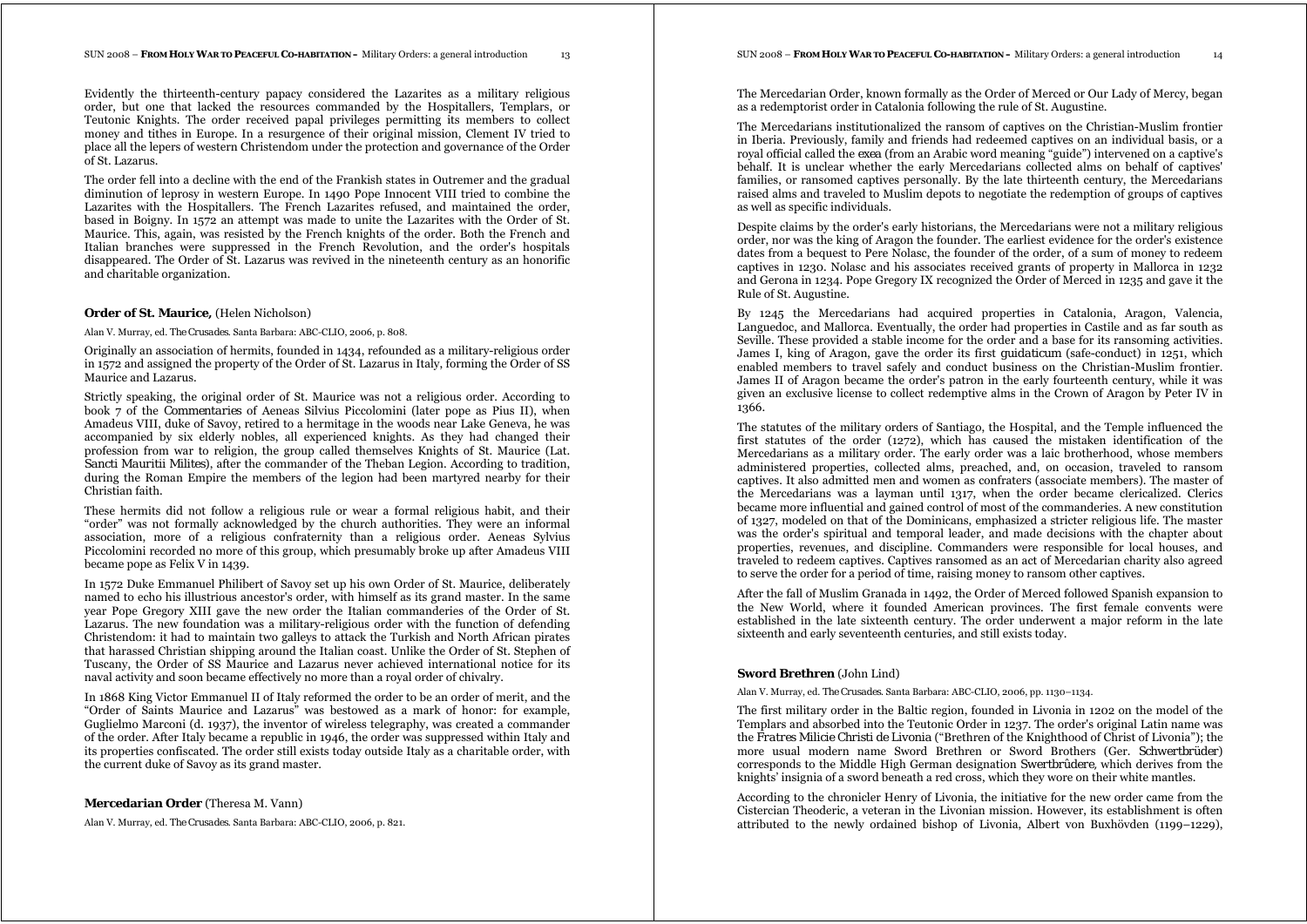under whose obedience the order was placed. The foundation has to be seen against the background of the disastrous lack of military resources that had cost the life of the previous bishop, Berthold of Loccum (1197–1198). A permanent army in the region to supplement the unpredictable arrival of seasonal crusaders and garrison the castles must have been seen as necessary in order to control the newly converted and conquered territory. In 1204 both Bishop Albert and Pope Innocent III gave their approval of the order. The same year it began to establish itself in its first convent in Riga under its first master, Winno (1204–1209).

#### Organization

The Sword Brethren lived according to the Rule of the Templars. They consisted of three classes: knight brethren, priests, and service brethren. A general assembly of the knight brethren was in principle the highest decision-making body, but in practice the master, elected for life by the assembly, was in charge of the order, with an authority comparable to that of the abbot of a Cistercian monastery. Under him served a vice-master who also deputized for him in his absence. A marshal took care of the order's military affairs and led it in battle, while a treasurer was in charge of finances. Provincial masters were placed in charge of new castle convents, each of which included a priest and a number of knight brethren, service brethren, and mercenaries. Advocates served as local administrators on the order's estates and acted as its link to the local population. Also associated with the order were a number of secular vassals who were enfeoffed with lands on its territory. They were mainly recruited from immigrant German nobles, but also, at least in some cases, from among the native nobility.

Even in its heyday, that is from around 1227 to 1236, the order probably had only some 110 knight brethren and perhaps 1,200 service brethren; with approximately 400 knights and soldiers supplied by its secular vassals, the order could at best field an army of some 1,800 men, in addition to local Livonian auxiliaries [Benninghoven, *Der Orden der Schwertbrüder,* pp. 223–224, 407–408]. During that time the order had a convent in Riga, convent castles in Ascheraden (mod. Aizkraukle, Latvia), Fellin (mod. Vijandi, Estonia), Reval (mod. Tallinn, Estonia), Segewold (mod. Sigula, Latvia), and Wenden (mod. Cēsis, Latvia), and also lesser strongholds in Adsel (mod. Gaujiena, Latvia), Wolmar (mod. Valmiera, Latvia), and Oberpahlen (mod. Põltsamaa, Estonia).

# Early History: Establishment of the Order

The Sword Brethren had their first experience of local warfare in the winter of 1204–1205, when they joined the Semgallians in an ambush of a Lithuanian force returning from a raid into Estonia. In the following years the order soon proved its worth in battle, not least when it defeated a rebellion of the Livonians, centered on the fortress of Holm (1206).

Despite the obedience it owed to the bishop of Riga, the order was soon able to act on its own initiative, and throughout its short lifespan it continuously struggled to achieve independence from the church of Riga. It was important for the order to secure an independent territorial power base and financial resources, and it claimed part of the territory that was being conquered in conjunction with the forces of the bishop and the seasonal crusaders. This claim soon led to a conflict with Bishop Albert in respect of the division of the conquests and the terms on which the order held its territory, convents, and castles. In this struggle the balance of power constantly shifted, as seasonal crusaders left Livonia and Bishop Albert had to leave for Germany to recruit new crusaders, as occurred approximately every second year.

When Albert returned from Germany in 1207, the Sword Brethren demanded the right to retain a third of all future conquests. This initiative on the part of the order may well have resulted from a stay in Riga of the Danish archbishop of Lund in 1206–1207. The order may have seen a possibility of playing the Danish primate off against Bishop Albert by threatening to acknowledge the primacy of the archbishopric of Lund. Under pressure, Albert reluctantly agreed to assign new territory to the order, but in the case of the lands already conquered he tried to exclude the order from the core region along the river Düna. This was probably not a wise move, since as a result the Sword Brethren now looked north toward Estonia. Soon the order was able to establish its second convent and castle, Segewold, close to the Livish stronghold of Treiden (mod. Turaida, Latvia). A third convent was founded around the same time in Nussburg at Wenden deep in Lettish territory. These foundations enabled the order to push on into Estonian territory in 1208 independently of Bishop Albert. It suffered a momentary setback in 1209, when Master Winno was killed in an internal power struggle, but with the election of Volkwin (1209–1237) as its second master, the order quickly managed to reestablish stability in its leadership.

In the continued struggle for supremacy, both parties appealed to Pope Innocent III, who in October 1210 decreed that in the future the order was to retain one-third of conquered territory. In July 1212 the Sword Brethren received imperial confirmation of this privilege and were also promised free possession of the Estonian provinces of Ugaunia and Sakkala. This was undoubtedly a victory for the order and may be seen as the beginning of its state in Livonia. Bishop Albert received some compensation, when (probably in 1211) the pope authorized his ordination of new bishops in Livonia and soon after refused the order's request to have the same right in its own territory (1212). However, Innocent III compensated for this in 1213 by confirming the order's possession of Sakkala and Ugaunia and also authorizing Anders Sunesen, archbishop of Lund, to ordain bishops in these provinces. Albert of Buxhövden's decision to ordain Theoderic as bishop of Estonia (1211) can only be seen as an attempt to curb the order's designs in Estonia. Yet the advantage gained was soon lost, when Innocent III in 1213 decreed that Theoderic henceforth was to be subject only to the pope or his legate to the region, who happened to be Anders Sunesen.

The final effort to subdue the pagan Estonians began in 1215, initially with the order as its driving force. Having defeated the Estonians at Fellin in 1217, the order now dominated both the northern part of Livonia and a large part of Estonia. The threat this posed to the position of Bishop Albert prompted him to appeal in person to King Valdemar II of Denmark for help in 1218. The king obliged by sending a large fleet to Estonia the following year. Despite initial difficulties, the Danes managed to conquer the remaining northern provinces of Estonia in the summer of 1219, with the exception of the island of Ösel (mod. Saaremaa, Estonia).

The Danish crusade may have come as a surprise to the order, and in 1220 a diplomatic crisis arose when the order raided Harria. The Danes declared that, according to an agreement with the Livonian church, all of Estonia belonged to them and asked the order to hand over the hostages it had taken. Master Volkwin complied and subsequently decided to enter into an agreement with the Danes, which formally divided Estonia between them: the Danes kept the northern provinces, including the still unconquered island of Ösel, while the order received the southern provinces. In this way the order presumably hoped to avoid handing two-thirds of its conquest over to the church in accordance with the ruling of 1210. There was, however, a certain division of opinion within the order as to the wisdom of this, and later in the year it did decide to allot the church its two-thirds. Yet faced with an alliance between the order and the Danes and a Danish blockade of crusader ships embarking from Lübeck, Bishop Albert in March 1221 found himself forced to recognize Danish overlordship not only in Estonia but also in Livonia. This opened new possibilities for the order to throw off its obedience to the bishop and replace it with a link to the distant Danish king and church.

## Order Domination

The scene was now set for a complete Danish takeover in the Baltic region, although this domination was to prove short-lived. After the Danes had gained a foothold on Ösel and established a stone fortress there, Valdemar II left Estonia in 1222; according to Henry of Livonia, he gave up the royal rights in Sakkala and Ugaunia to the order and spiritual rights to Bishop Albert in return for their perpetual fealty. Soon afterward, however, an uprising broke out on Ösel, and the Christian forces were unable to hold the fortress. In the following winter, the Osilians joined mainland Estonians in defeating local Danish forces before unleashing a successful attack on Fellin in January 1223. The order was taken by complete surprise and suffered heavy losses as stronghold after stronghold fell, until only the castle in Reval remained in Christian hands.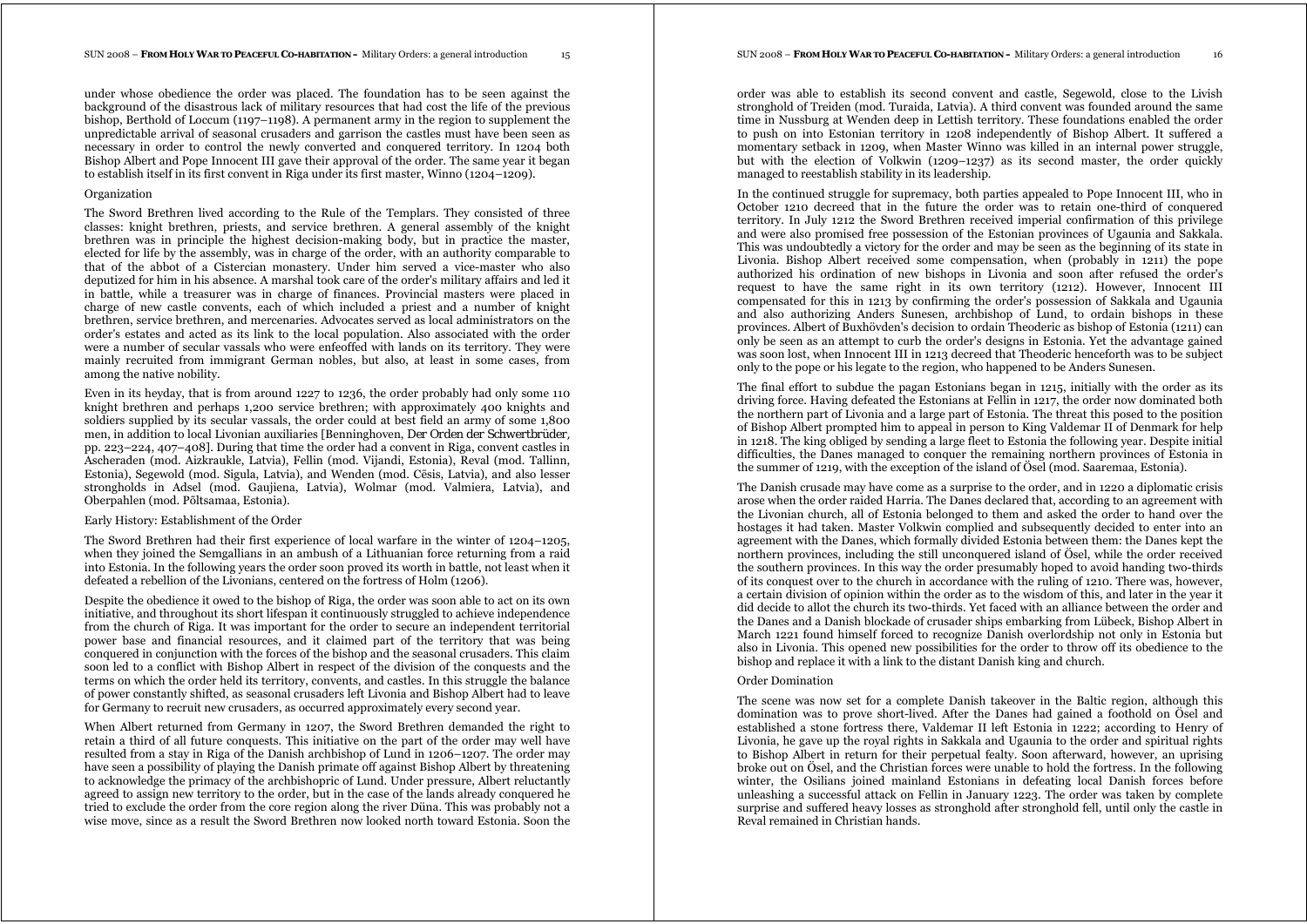To make matters worse, Valdemar II and his eldest son were kidnapped in May 1223 by one of his vassals. They remained prisoners for two years, while the Danish Empire collapsed. To survive in Estonia, the order now had to rely on help from the Livonian church. The situation began to stabilize with the recapture of Fellin by the combined forces of the order and Livonian bishops, and the return of Bishop Albert from one of his recruitment tours with a substantial crusader army. By the end of 1224 the insurgents had to surrender. For the order, however, the events of 1223–1224 meant that the balance of power had changed significantly in favor of Bishop Albert and the Livonian church. With the Danes neutralized, the order had to agree to a new division of Estonia with the bishops, so that the order retained little more than one-third of the territory.

Hoping to perpetuate his ascendancy over the order, Bishop Albert in 1224 asked Pope Honorius III to dispatch a legate to the region to settle the territorial organization of Livonia on the current basis. This, however, proved to be a miscalculation on Albert's part. When the legate, William of Modena, arrived in 1225 he had no intention of favoring the Livonian church. When Albert's brother, Bishop Hermann of Leal (mod. Lihula, Estonia), who was now also lord of Dorpat (mod. Tartu, Estonia), together with local vassals seized some of the Danish possessions, William ordered these and the remaining Danish possessions to be transferred to himself as the pope's representative.

Many of William's other initiatives were designed to strengthen both the city of Riga and the Sword Brethren, and it was Bishop Albert and his colleagues who were disadvantaged. Now the city was allowed to gather crusaders under its banner, and it was also entitled to onethird of future conquests so that the church, originally allocated two-thirds of conquests, was left with only one-third. At the same time the order received a number of privilegies and exemptions for its church in Riga (the Church of St. George). This allowed the Sword Brethren to play a far greater role in the internal life of Riga, where they could now compete for the favors of visiting and established merchants. William also allowed the Sword Brethren to accept seasonal crusaders into their forces. This was important because many crusaders preferred to fight along with the order rather than the bishop.

These changes made the city of Riga the natural ally in the order's continued rivalry with the bishops, and in 1226 the order and city formalized their collaboration in an alliance of mutual assistance, whereby brethren became "true" citizens of Riga, while members of the upper strata of burgesses could join the order as *confratres* (lay associates).

When William of Modena left later in 1226, the territories he had held were transferred to his deputy and vice-legate, Master John. However, when the population of Vironia revolted again, John could only quell the uprising with the help of the Sword Brethren, who then went on to expel the remaining Danes from Reval. When John in turn left the region in 1227, he handed over all his territories to the order, so that it now controlled Revalia, Harria, Jerwia, and Vironia. To strengthen the legitimacy of its possession of the former Danish provinces, the order acquired a letter of protection from Henry (VII), king of Germany, in July 1228. Despite a devastating defeat in 1223 as a result of William of Modena's first legatine mission, the Sword Brethren had emerged as the leading power in Livonia.

## Between Pope and Papal Legate

A new chapter in the order's history began when the Cistercian Baldwin of Aulne arrived in Livonia in 1230 as vice-legate charged with resolving the conflict that had arisen over the succession to the bishopric of Riga after the death of Bishop Albert in 1229. Soon, however, Baldwin began to involve himself in wider Livonian affairs. He came into conflict with the Sword Brethren over the former Danish provinces, which he claimed the order held illegally; with reference to William of Modena's earlier ruling, Baldwin demanded that they should be transferred to him. Faced with resistance from the local powers, Baldwin left for the Curia, where, in January 1232, he managed to have himself appointed as bishop of Semgallia (a title created for the occasion) and full legate with far-reaching authority. During the summer of 1233, Baldwin returned with a crusader army with which to bolster his demands. An army

was sent to Estonia, where the Sword Brethren were ordered to surrender their territories and castles.

The order was divided over how to react to Baldwin's demands. Master Volkwin was in favor of yielding to Baldwin, but was temporarily deposed and imprisoned. The interim leadership decided to fight the legatine army, which in the ensuing battle in September 1233 was annihilated on the Domberg in Reval. The order speedily dispatched a delegation to the Curia in order to defend its action against the pope's legate. It succeeded to the extent that in February 1234 Pope Gregory IX decided to recall Baldwin and replace him as legate by William of Modena, who soon persuaded the pope to annul all of Baldwin's initiatives. But at the Curia Baldwin persuaded the pope in November 1234 to summon all his adversaries to answer a formidable list of charges. The order was accused of having summoned heretic Russians and local pagans to fight against the bishop and church of Leal, a charge that could have made the order itself a target of crusades.

In a trial at Viterbo during the spring of 1236, the order was largely exonerated. However, the king of Denmark had also begun to lobby for the return of the former Danish provinces. On this point Gregory IX supported the Danes and ordered Revalia, Jerwia, Vironia, and Harria to be given back to the Danish king. To comply would seriously have reduced the power base of the Sword Brethren, and it is doubtful whether they were prepared to do so. In the event, the order did not survive long enough for this to become evident.

# Defeat and Unification with the Teutonic Order

During the 1230s the Sword Brethren had begun to direct their attention toward Lithuania, now seen as the greatest threat to Christianity in the Baltic region. This was a sentiment shared by the Russians of Pskov, with whom the order now often allied itself. In the summer of 1236, a substantial number of crusaders had arrived in Riga eager for action. Perhaps against its better judgment, the order was persuaded to organize a raid into Lithuanian territory involving both local forces and Pskovians. At a place called Saule (perhaps mod. Siauliai, Lithuania), the Christian forces suffered a crushing defeat on 22 September 1236. Probably only a tenth of the Christian force survived, and among the casualties were Master Volkwin and at least 49 knight brethren. The existence of the order was not immediately threatened. It still held its castles and had a substantial number of vassals, particularly in the northern parts of Estonia. But it was hardly in a position to raise another army for separate actions, and in the south the order had to fear Lithuanian retaliations.

Consequently, the order had to speed up negotiations that were already in progress concerning a merger with the Teutonic Order. With its bargaining power now reduced by military defeat, the representatives of the order had no choice but to accept the terms of a separate agreement reached between Hermann von Salza, grand master of the Teutonic Order, and Gregory IX to restore the former Danish provinces to Denmark. In May 1237 Pope Gregory announced the incorporation of the Sword Brethren into the Teutonic Order in four letters to the relevant parties: the order, Hermann von Salza, William of Modena, and the bishops of Riga, Dorpat, and Ösel. Later in the summer the Teutonic Order in Marburg grudgingly accepted the unification, although this was only carried out in practical terms by the end of 1237, after the arrival of the first contingent of Teutonic Knights in Livonia.

#### Conclusions

Despite its short lifespan, it was the Order of the Sword Brethren that introduced the military religious order as an institution to the Baltic Crusades. Much more than the seasonal crusaders, it was able to fight and keep fighting according to a chosen strategy. Without its introduction, Christianity might not have survived in Livonia, and it was a sign of its initial success that it was taken as a model for the likewise short-lived Knights of Dobrin. Both orders, however, suffered from the lack of a European network of estates and houses outside their main region of activity that could provide them with financial resources and a secure basis of recruitment. In that sense it was logical that both were absorbed by the Teutonic Order.